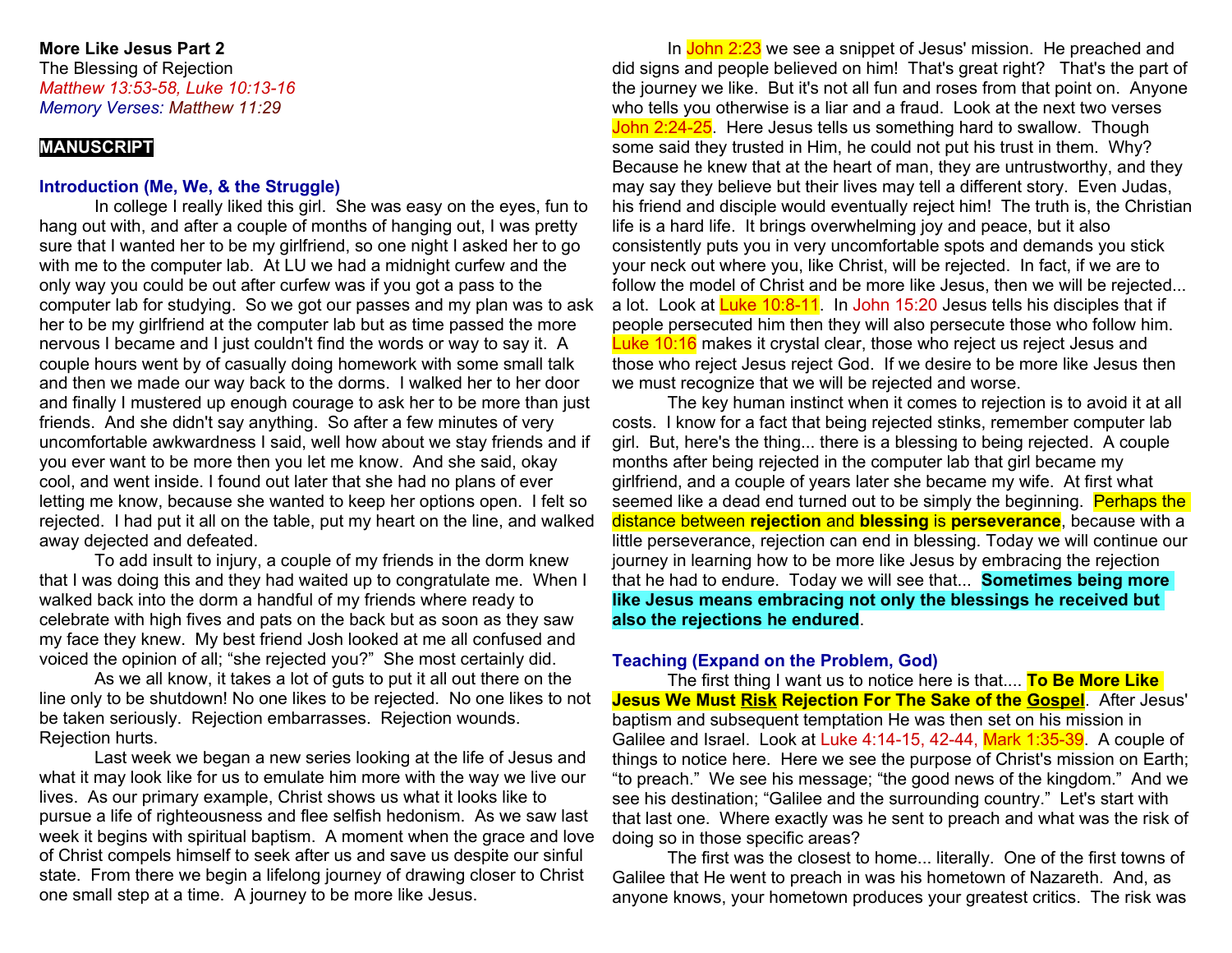simple, preaching where you grew up meant that most likely no one in that place would hear his message simply because they couldn't see past the little kid they watched grow up. Let's look at this reality in the scripture; Luke 4:16, 22-24, Mark 6:1-4, Matthew 13:53-57.

Another area of Christ's focus was the city of Capernaum and it's outlying towns. Whereas Nazareth was Jesus' hometown as a child, Capernaum was Jesus' hometown as an adult. These people knew him but they had never heard his message. This was an evil place kind of like the worst parts of New Orleans or San Fransisco. The risk is clear, telling evil people that they are evil and in need of redemption is a hard sell. Let's look at Luke 10:15, and Matthew 11:23-24.

Of course one of Christ's major focus was the capital city of Jerusalem. The risk there would be obvious; those with power don't like being told what they should do with that power. Jesus often handled it the same way. Bluntly. Look at John 2:13-17.

And one of the most important places for Jesus was Samaria; the place where Jews were hated most. The risk... not even being heard; Luke 9:51-53.

And what exactly was this risky message? The good news of the kingdom of God." As David mentioned a couple weeks ago, the word for good news is Gospel. The Gospel is the good news of the kingdom of God which is sustained by the long awaited for messiah; Luke 4:16-21. Jesus reads them a passage about the Messiah and then says... thats about me... I'm here! By placing your trust in me you can be restored to the kingdom of God.

The bottom line is that without this message, without this good news, no one will be saved, no one will be restored! This is the greatest message ever told and thus it is worth the risk of being rejected! If they reject it, so be it... but we must give them that chance! If they reject the message of Christ so be it, but **it's worth the risk** to give them that **chance** . **Sometimes being more like Jesus means embracing not only the blessings he received but also the rejections he endured**.

The second thing we need to see here is that... **To Be More Like Jesus We Must Respond To Rejection With Grace.** It is interesting to note how Jesus responds to rejection. According to Matthew 13:58 Jesus did not do many works in Nazareth because of the unbelief of the people. Mark 6:5-6 tells us that Jesus could do no mighty work there except a few healings and he marveled because of their unbelief. Could you imagine Jesus being surprised or caught off guard by someone's unbelief. And then it says that he went about teaching in other villages. Luke 4:25-27 adds a huge piece to the story. Jesus responds to the Nazarene people's rejection by reminding them that in the time of Elijah and Elisha the people of Israel rejected them too and so God blessed the

gentiles instead. Luke 4:28-30 tells that after hearing this they tried to murder Jesus by throwing him off a cliff but he "passed" through their midst.

In Jerusalem, John 2:15 reminds us that Jesus responded to their rejection with stern discipline, a literal whipping. In Capernaum Jesus goes even further and pronounces judgement upon them. Look at Luke 10:10-15, Matthew 11:20-22. Chorazin & Bethsaida were both towns on the outskirts of Capernaum. Tyre & Sidon were pagan towns mentioned in the OT north of Capernaum that were also punished by God for their wickedness. Capernaum had a long history of rejecting God... now it's time to pay the piper. In addition, in Luke 9:5, Jesus tells his disciples to brush the dust off their feet. This could be another way of showing that they were under judgement, but more so it simply meant that they weren't responsible for the Capernaum people's response to the message. The shaking the dust off of their feet meant that they had done their part.

Lastly, in Samaria, in Luke 9:54-56, Jesus rebukes his disciples who wanted to bring judgement on the Samaritan village. Here unlike in Capernaum, Jesus shows grace and mercy on the village that rejected him. And then again it says they went on to another village.

So that's how Jesus responded to rejection, but how should we. We must remember that we are not Christ. We are not the Messiah, we are not God. Christ is able to do things we are not able to do because of his power and because of his authority. For example, Christ is able to pronounce judgement, we are not. Remember that Christ got mad when the disciples wanted to bring down fire on the samaritan village. Christ disciplines mankind while we alone can only discipline or rebuke believers under the authority of church leadership. And, Jesus is able to "pass through" supernaturally, we are not.

So what should be our response to spiritual rejection? Just like Jesus, if there is a lack of belief on their part there is very little we can do. We can't give them belief, we can merely tell them the truth and give them an opportunity to believe. When they reject the message and reject us in the process Jesus shows us that we must not retaliate by rejecting them. Rather, we must show them grace, mercy, and love. When we do that the door may be left open for another conversation, another opportunity.

Richard Wurmbrand was imprisoned for sharing the Gospel in 1950's Communist Romania. Everyday he would share the Gospel with his captors and everyday they would reject the message and torture him some more... but Richard never cursed them, never rejected them... instead he continued to show love, grace, and mercy for them. In the end he was able to lead some of the guards to Christ in prison, and eventually, after a total of 14 years of beatings he was let go and his message of love and grace was told throughout the world for over half a century! Countless men and women have heard the Gospel because he never rejected those who rejected him! When we respond to the rejection of the Gospel with **grace** and **love**, we